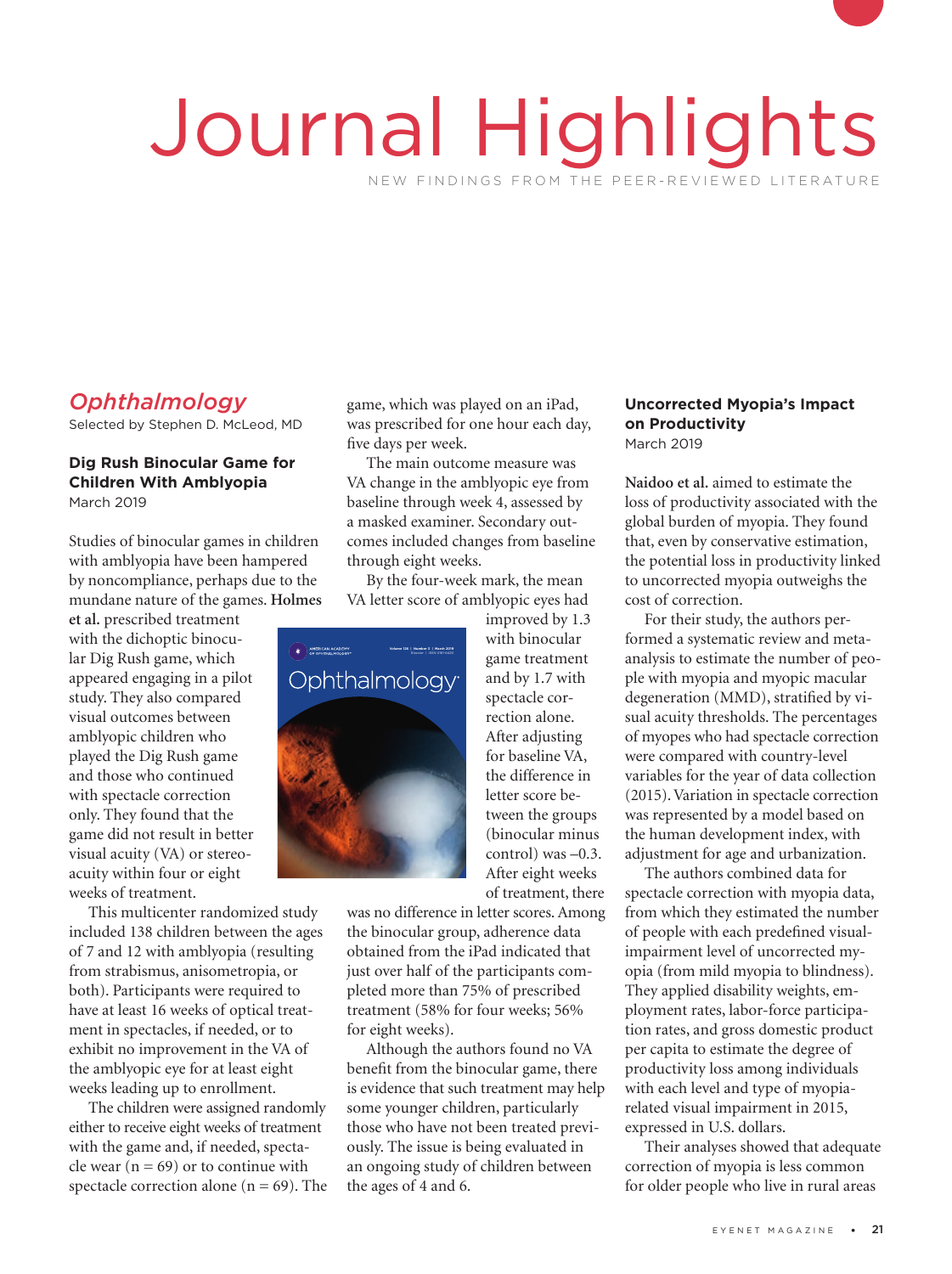

of less-developed countries. In 2015, the estimated global productivity loss associated with visual impairment was \$244 billion for uncorrected myopia (95% confidence interval [CI], \$49 billion to \$697 billion) and \$6 billion for MMD (95% CI, \$2 billion to \$17 billion). The regions with the greatest burden as a proportion of their economic activity were Southeast Asia, South Asia, and East Asia. The region with the greatest absolute burden was East Asia.

Understanding the economic burden of uncorrected visual impairment is crucial for addressing public health problems such as myopia. The authors emphasized that the productivity effects of myopia should be considered in a broader framework by policymakers. Findings of their study highlight the economic value of interventions.

## **When Diabetic Eyes Are Lost to Follow-Up**

March 2019

Although panretinal photocoagulation (PRP) greatly reduces the risk of severe vision loss from proliferative diabetic retinopathy (PDR), it has side effects that might be avoided by using anti-VEGF treatment. Studies of intravitreal injection of anti-VEGF agents have shown that this treatment produces similar (and possibly superior) outcomes, but strict adherence to the follow-up schedule is crucial. Little information exists on eyes that are lost to follow-up after either treatment. **Obeid et al.** compared anatomic and functional outcomes for eyes with PDR that were lost to follow-up for more than six months after treatment. They observed better outcomes for eyes treated with PRP than for those that received anti-VEGF injections.

For their study, the authors identified 59 patients (76 eyes) who were lost to follow-up immediately after treatment and returned more than six months later. Documented data included visual acuity (VA) and anatomic outcomes at the last visit before the patients were lost to follow-up, at their return visit, six months later, 12 months later, and at the final visit. The authors compared outcomes for the treatments, including functional changes that occurred between visits.

Of the 76 treated eyes, 46 underwent PRP, and 30 received anti-VEGF treatment. Results were as follows:

• In the PRP group, mean VA worsened significantly between the last visit before patients were lost to follow-up and when they returned  $(0.42 \pm 0.34 \text{ vs.}$  $0.62 \pm 0.64 \text{ log} \text{MAR}; p = .03$ ). However, the difference in mean VA from the visit before being lost to follow-up to the final visit was not significant (0.46  $\pm$  0.47 logMAR; p = .38).

• For the anti-VEGF group, the decline in mean VA was significant from the visit before being lost to follow-up to the return visit  $(0.43 \pm 0.38 \text{ vs. } 0.97)$  $\pm$  0.80 logMAR;  $p = .001$ ) and to the final visit  $(0.92 \pm 0.94 \text{ log} \text{MAR}; p = .01)$ .

• At the final visit, the incidence of tractional retinal detachment and of iris neovascularization was higher in the anti-VEGF group. Four anti-VEGF eyes experienced iris neovascularization, and 10 experienced retinal detachment—versus none and one, respectively, of the PRP eyes.

These findings suggest that when patients are lost to follow-up, anatomic outcomes are better for PRP than for anti-VEGF treatment. Although the difference in functional outcomes also appears to favor PRP, the study



*AGREEMENT. Graders agreed on the presence of the double-layer sign (yellow arrows) in these two eyes with iAMD and MNV. En face angiographic (A, E) and structural (B, F) images show the CNV pattern. Structural B-scans through the MNV (C, G) are color-coded for flow (red = retinal microvasculature; green = flow under the retinal pigment epithelium [RPE]). The yellow dashed lines represent the slab boundaries from the RPE to Bruch membrane.* 

lacked randomization. The authors recommend considering the sequelae related to follow-up noncompliance when selecting a treatment for PDR. They encourage studies of noncompliance predictors, which may help guide personalized treatment strategies. *(Also see related commentary by Andrew P. Schachat, MD, in the same issue. For another study on this topic, see page 19.) —Summaries by Lynda Seminara*

## *Ophthalmology Retina*

Selected by Andrew P. Schachat, MD

#### **Using the Double-Layer Sign to Predict Subclinical Macular Neovascularization** March 2019

Can the double-layer sign on optical coherence tomography (OCT) images be used to predict the presence of subclinical macular neovascularization (MNV) in cases of dry age-related macular degeneration (AMD)? **Shi et al.** found that the sign on OCT B-scans was associated with subclinical type 1 MNV and can be used to identify these lesions with good predictive values.

For this prospective observational study, the researchers evaluated 100 eyes from 94 patients. Of these, 64 eyes had intermediate AMD (iAMD) and 36 eyes had late AMD. Thirty-three eyes

had subclinical MNV (20 of the 64 eyes with iAMD and 13 of the 36 eyes with late AMD). All eyes were initially scanned with swept-source OCT angiography (SS-OCTA), using a  $6 \times 6$  mm scan pattern centered on the fovea. All eyes included in the study had no evidence of exudation. Eyes with geographic atrophy (GA) that was not fully contained within the scan area were excluded.

Two groups of graders including junior graders who had no prior knowledge of the cases—evaluated the B-scans for the presence of the double-layer sign. The senior and junior graders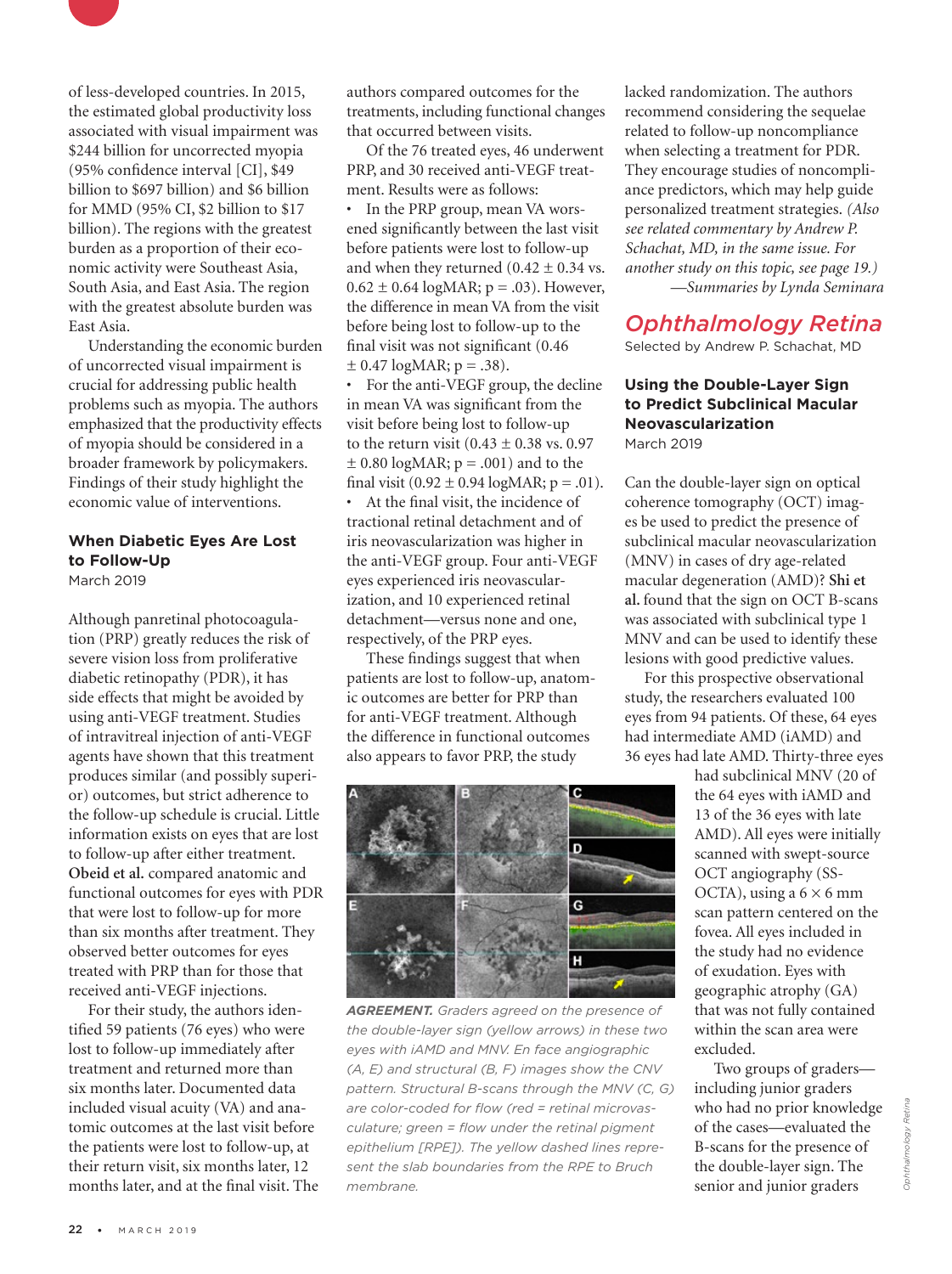agreed on the presence of a doublelayer sign in 24 of the 33 eyes with subclinical MNV and on the absence of the sign in 52 of the 67 eyes without subclinical MNV. For junior graders, the sensitivity, specificity, positive predictive value, and negative predictive value were 73%, 84%, 69%, and 86%, respectively; and for the senior grader, 88%, 87%, 76%, and 94%, respectively. The two gradings also showed that the double-layer sign was a better predictor of subclinical MNV in eyes with drusen than in eyes with GA.

The authors note that the development of a machine-learning algorithm to identify subclinical MNV based on structural OCT is under way. This would be of particular benefit to clinical practices that do not have SS-OCTA capabilities. *—Summary by Jean Shaw*

## *American Journal of Ophthalmology*

Selected by Richard K. Parrish II, MD

#### **Glaucoma Study Results and Masked Adjudication of Endpoints**  March 2019

The commingling of glaucomatous and nonglaucomatous endpoints in clinical trials can lead to overestimation of glaucoma incidence or progression, underestimation of treatment effect, or reduction in statistical power. The FDA and the European Medicines Agency recommend centralized adjudication if treatment assignment is unmasked or if endpoints are subjective or involve complex definitions. **Gordon et al.** evaluated the effect of a masked Endpoint Committee on estimates of the incidence of primary open-angle glaucoma (POAG), treatment efficacy, and statistical power in the Ocular Hypertension Treatment Study–Phase 1, an unmasked randomized trial of the safety and efficacy of ocular hypotensive medication for preventing or delaying POAG onset. Their new research showed that masked adjudication of endpoints improved POAG incidence estimates, increased statistical power, and increased the calculated treatment effect by 23%.

The Endpoint Committee comprised

three practicing clinicians who decided independently whether an endpoint was "most probably due to POAG" or "most probably not due to POAG." For optic disc deterioration, each member specified whether the change was clinically significant. The Committee reviewed 267 first endpoints from 1,636 participants and attributed 155 (58%) of them to POAG. The incidence of allcause endpoints versus POAG endpoints was 19.5% versus 13.2% (respectively) for the observation group and 13.1% versus 5.8% (respectively) for the medication group. Treatment effect for allcause endpoints was a 33% reduction in risk (relative risk, 0.67) and a 56% reduction in risk for POAG endpoints (relative risk, 0.44). Post-hoc statistical power for detecting treatment effect was 0.94 for all-cause endpoints and 0.99 for POAG endpoints.

The authors advocate endpoint adjudication for clinical trials in which common ocular or systemic comorbidities could compromise the results. Given the strong treatment effect in this trial, the increased power was not crucial. However, it could be important in studies of interventions that have less robust effects.

#### **Kalman Filtering Can Forecast NTG Disease Trajectory** March 2019

Unlike most types of open-angle glaucoma, normal-tension glaucoma (NTG) often includes dense visual field (VF) loss, which may occur close to central fixation and early in the disease. Because common activities such as reading and driving can be difficult for patients with central or paracentral VF loss, it would help to personalize the forecasting of disease trajectory, allowing identification of patients at high risk for progression before the damage occurs. The Kalman filtering (KF) algorithm, which has been used for decades by the aerospace industry to guide planes and shuttles, recently has been applied to the trajectory of chronic diseases. The KF model accounts for underlying disease dynamics among patient populations, as well as unique patient-specific characteristics. Personalized forecasts are derived,

which can be updated whenever the patient has additional testing. **Garcia et al.** previously tested the model in patients with high-tension openangle glaucoma and found it effective in forecasting disease progression. In a new study, they established its utility for patients with NTG.

Initially, the authors validated a KF model, named KF-NTG, to forecast mean deviation (MD) and other parameters. The algorithm was used for 263 eyes (263 Japanese patients) with NTG. The proportion of patients with MD forecasts within 0.5, 1.0, and 2.5 dB of the actual values was determined, and the root mean squared error (RMSE) was calculated for each forecast. Results of KF-NTG were compared with those of the KF model used for patients with high-tension OAG. Of this group, 242 eyes had enough data to forecast two years into the future.

Twenty-four months in advance, KF-NTG was able to forecast MD values that fell within 0.5, 1.0, or 2.5 dB of actual values for 78 eyes (32.2%), 122 eyes (50.4%), and 211 eyes (87.2%), respectively. The percentage of eyes with forecasted MD values within 2.5 dB of actual values (87.2%) was similar to that with the model for high-tension OAG (86.0%) and with the null model (86.4%), and much better than data from two linear regression models (72.7%-74.0%). KF-NTG achieved a lower RMSE than the other models in this study, denoting the superiority of its performance.

These findings suggest that KF holds promise for personalizing disease trajectory forecasts. The authors continue to refine their KF models by incorporating additional variables and validation studies.

*—Summaries by Lynda Seminara*

## *JAMA Ophthalmology*

Selected and reviewed by Neil M. Bressler, MD, and Deputy Editors

#### **Endothelial Cell Loss: Donor, Recipient, and Operative Factors**  February 2019

For the Cornea Preservation Time Study (CPTS), researchers looked at the effect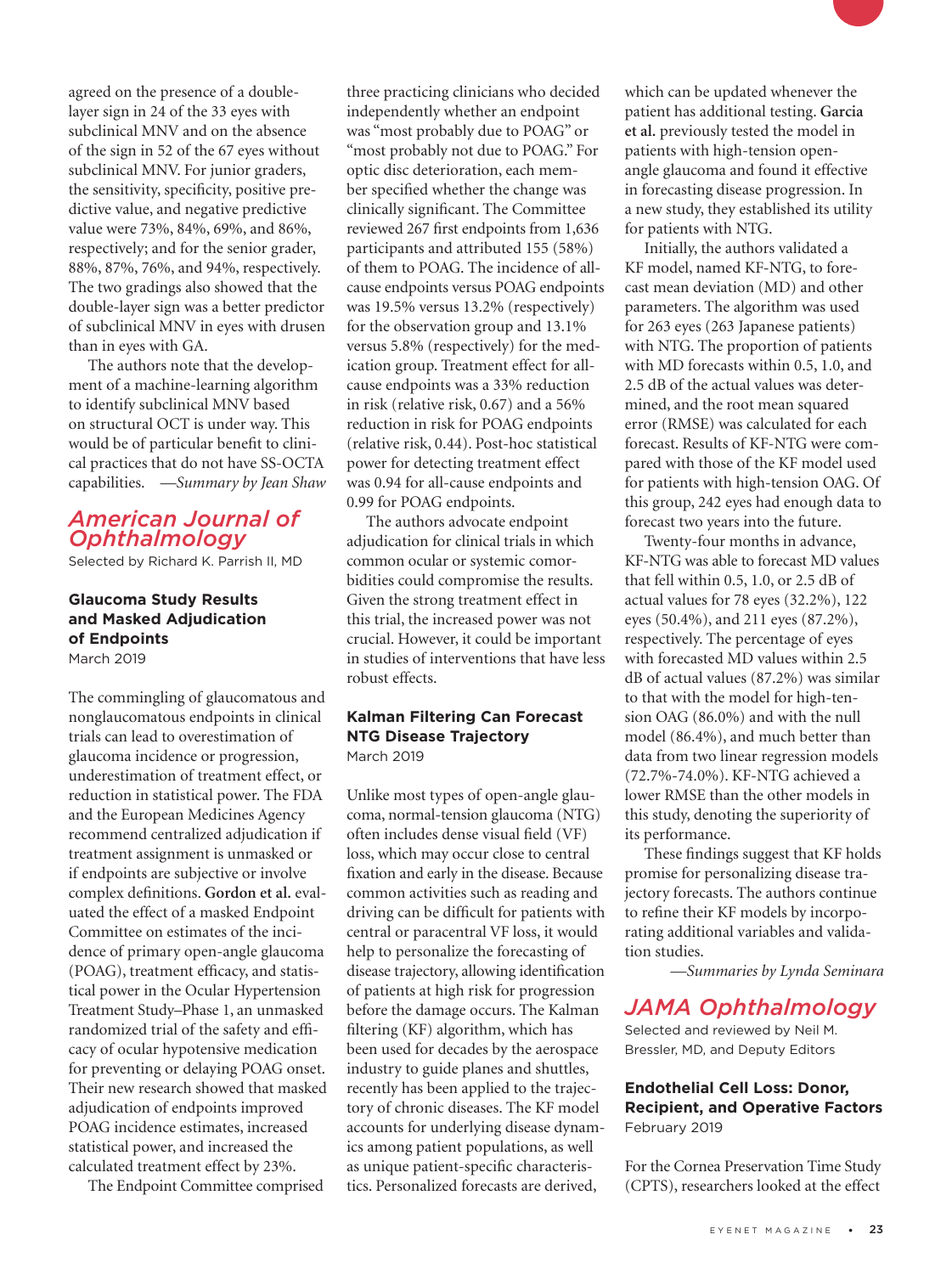

of donor preservation time (PT) on graft survival and endothelial cell loss after Descemet stripping automated endothelial keratoplasty (DSAEK). Results showed a small difference in endothelial cell loss at 3 years. In a secondary analysis of data from this prospective trial, **Lass et al.** found that donor diabetes, recipient diagnosis of pseudophakic/aphakic corneal edema (PACE), lower screening endothelial cell density, and operative complications were associated with lower endothelial cell density three years after DSAEK, potentially affecting long-term graft success.

In CPTS, 1,330 eyes (1,090 participants; median age, 70 years) underwent DSAEK for Fuchs dystrophy or PACE. Of these, 913 eyes (749 patients) with a functioning graft and analyzable preoperative and endothelial images at the three-year mark were included in the secondary analysis. Preoperative endothelial cell density was used as the baseline. Recipient and donor characteristics were similar to those of the full CPTS population.

In the final multivariable model, the following factors were associated with lower endothelial cell density at three years: donors with diabetes  $(-103$ cells/mm2 ), lower screening endothelial cell density (-234 per 500 cells/mm<sup>2</sup>), PACE diagnosis (-257 cells/mm<sup>2</sup>), and operative complications (‒324 cells/ mm2 ). Mean endothelial cell loss from baseline to year 3 was 47% in participants with tissue from donors with diabetes versus 43% without; 53% in recipients with PACE versus 44% with Fuchs dystrophy; and 55% with surgical complications versus 44% without.

Among the factors linked to lower endothelial cell density in this study, surgical complications are the most modifiable.

The authors urged additional study of the effects of diabetes on long-term DSAEK outcome, coupled with improved characterization of diabetes in donors and recipients by means of multiple methodologies. Although findings of this study do not prove causation, they may help to optimize donor selection, minimize surgical trauma, and improve outcomes.

#### **Effects of Low Self-Perception in Children With Amblyopia** February 2019

The self-esteem of school-aged children is affected by their scholastic, social, and athletic competence. Limitations caused by amblyopia may impede children's ability to demonstrate their knowledge and participate in physical activities, which in turn may reduce self-esteem.

In a cross-sectional study, **Birch et al.** explored this matter further and found that low self-perception among children with amblyopia is associated with slower reading speed and poorer motor skills than their peers.

For this study, which was conducted in 2016 and 2017, the researchers enrolled 68 healthy participants in grades 3 through 8. Of these, 50 had amblyopia and 18 served as controls. Self-perception was assessed using the Self-Perception Profile for Children, which includes five domains (behavioral conduct, physical appearance, and scholastic, social, and athletic competence) and a separate scale for global self-worth. In addition, reading speed, eye-hand task performance, visual acuity, and stereoacuity were evaluated.

Compared with controls, children with amblyopia scored much lower scholastically (mean, 2.93 vs. 3.58; p = .004), socially (mean, 2.95 vs. 3.62; p < .001), and athletically (mean, 2.61 vs. 3.43; p = .001). Among children with amblyopia, lower self-perception of scholastic competence was associated with slower reading speed ( $r = 0.49$ ; p = .002), and lower self-perception of scholastic, social, and athletic competence was linked to poorer catching and aiming skills (scholastic:  $r = 0.48$ ;  $p = .007$ ; social:  $r = 0.63$ ;  $p < .001$ ; athletic:  $r = 0.53$ ;  $p = .003$ ). There were no meaningful differences between the control and amblyopia groups in regard to conduct, self-perception of physical appearance, or global self-worth.

It is noteworthy that most of the participants with amblyopia wore eyeglasses, versus none of the healthy controls. Therefore, it is possible that the stigma of wearing glasses may contribute to the lower social and athletic self-perceptions of children with amblyopia.

Findings of this study suggest that the impaired visual development related to amblyopia may have wide-ranging negative consequences for affected children. *(Also see related commentary by Joseph L. Demer, MD, PhD, in the same issue.)* 

## **Do Glaucoma Staging Systems Underestimate the Severity of Macular Damage?**

February 2019

Although recent studies have found that loss of macular function is more common in early glaucoma than originally thought, 24-2 and 30-2 standard automated perimetry (SAP) tests may routinely miss macular damage in the central 10 degrees of the visual field. This can lead to underestimation of glaucoma severity. In a cross-sectional study, **de Moraes et al.** demonstrated that most participants with glaucoma and 24-2 mean deviation (MD) better than  $-6$  dB were classified by 24-2 and 30-2 SAP as having no or early-stage defects despite matching evidence of macular damage. The research was conducted at a New York glaucoma referral center and included 57 eyes of 57 participants with confirmed glaucoma (mean age, 57 years; 57% women). Macular damage was defined by 10-2 SAP and spectral-domain optical coherence tomography (SD-OCT) evidence of retinal ganglion cells plus inner plexiform layer probability maps.

Findings of glaucoma staging according to Hodapp-Parrish-Anderson (HPA) criteria, visual field index (VFI), and the Brusini Glaucoma Staging System 2 were then compared with visual field and SD-OCT results.

Forty-eight (84%) of the 57 eyes were confirmed to have macular damage. For the affected eyes, the mean (standard deviation [SD]) of the 24-2 MD was  $-2.5$  (1.8); the mean (SD) of the 10-2 MD was  $-3.0$  (2.4) dB; and the mean (SD) of the VFI was 94.2% (4.5%). In contrast, according to the HPA criteria, VFI, and Brusini systems, early defects were apparent in 70%, 81%, and 68% of the eyes that had